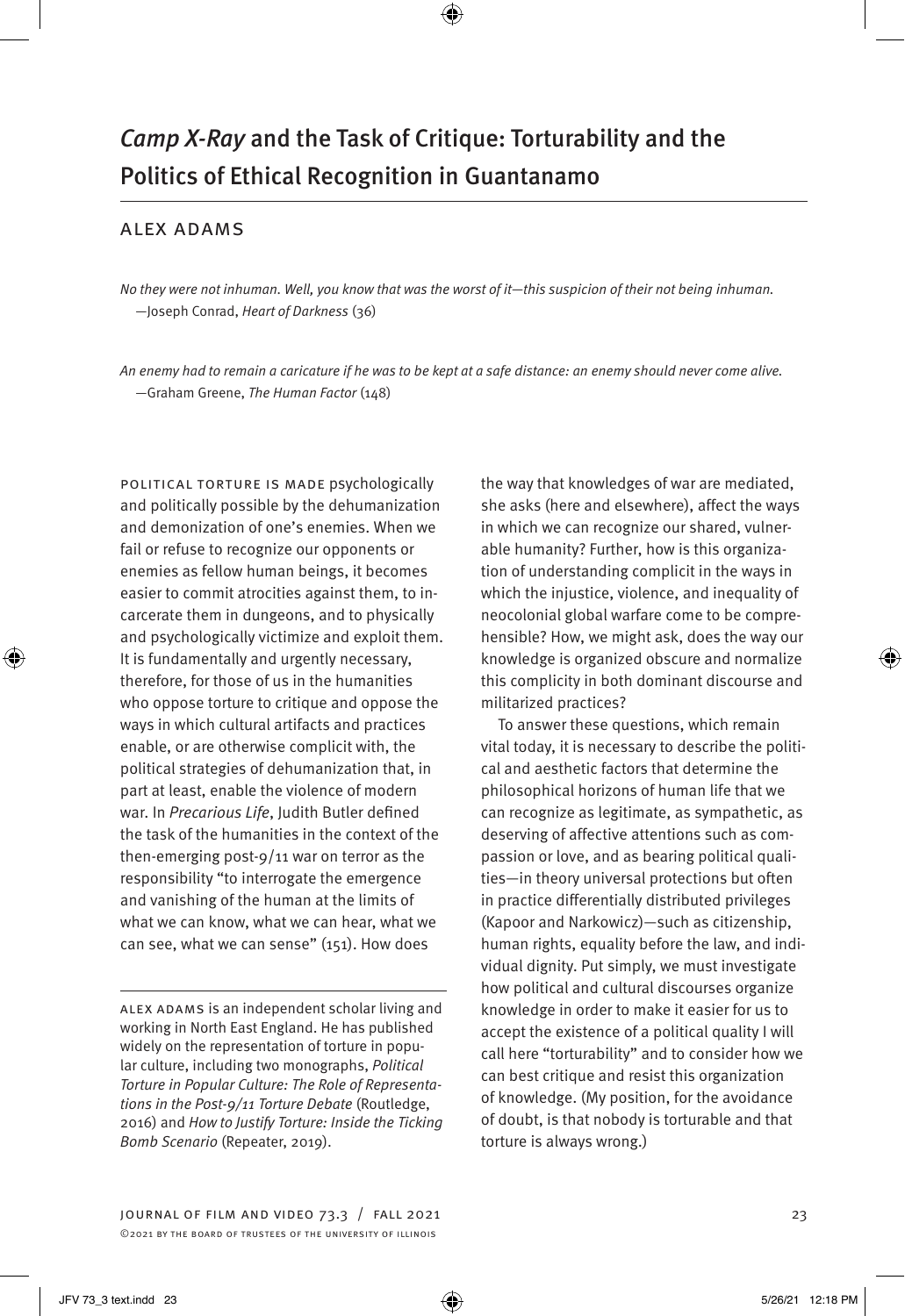This article attempts this task through a reading of *Camp X-Ray*, a 2014 fiction film by writer-director Peter Sattler. *Camp X-Ray* explores the theme of torturability through a story about an unlikely yet powerful emotional connection between a prisoner and a guard at the US internment camp in Guantanamo Bay. This movie, which takes the moral and ethical problem of conflict incarceration and indefinite detention as its front-and-center conceptual territory, gives us a clear opportunity to unpack the questions I pose here. The Guantanamo prisoner is a particularly vivid example of a modern "torturable subject," as the inmates at this prison are interned without trial, subject to torture, and entirely at the mercy of the American security and military apparatus. They have been legally dehumanized through their designation as "enemy combatants" and "detainees" and as such have been placed outside the protection of the law (Joynt; Sands 40–43). In political discourse and in popular culture too, much of it openly racist, these prisoners have been described as monstrous and as in some way deserving of the harsh treatment they have suffered (McClintock; Gregory). *Representations* of these prisoners, I argue here (as I have elsewhere), are particularly valuable for critical analysis because they enable us to consider the ways in which political discourses about torturability are circulated, mediated, debated, and contested in and through popular culture and political discourse.

This article is, therefore, also an attempt to address one of the broadest and most fundamental questions in literary and cultural studies (broadly defined)—namely, that of the extent to which cultural production is complicit in the reproduction of political power and, more to the point, to what extent hegemonic popular culture is capable of articulating conceptually meaningful and politically effective resistance to power. For instance, *Camp X-Ray*'s advertising byline, "connection takes courage," seems to invite us to read the movie as an attempt to overcome the political and ethical barriers put in place by the militarized modes of thinking that overdetermine our understandings of

contemporary geopolitics, to discard clashof-civilizations discourse, Islamophobia and anti-Muslim racism, and arguments that incarceration in Guantanamo is humane, even excessively comfortable, for prisoners.

That is, the task of understanding torturability also must include critique of the rhetorical and representational structure of attempts to *rehumanize* enemies. What, after all, does it mean to construct a category of the human outside of which it is possible to be pushed (with very often the gravest of material consequences) and into which it is possible to gain, or regain, admittance? Further, we must be able to extend our humanizing gaze not only to the unjustly incarcerated but also to the guilty terrorist subject and be able to understand and represent those who are guilty of terrible crimes in such a way that we can at once perceive their difference from us—indeed, perceive their odiousness—and simultaneously recognize their status as fellow members of the human community. This article, by examining the way that *Camp X-Ray* shows the potential for compassion between enemies, discusses the ways in which it is (or is not) possible to conceptualize meaningfully rehumanizing stories.

This article has two parts. First, my reading of the central relationship between the guard and the prisoner shows the flexibility of the discursive parameters of what can be recognized as politically legitimate human life; the audience is invited to share the guard's fascination with this prisoner to the extent that he is differentiated from the rest of the prison population in ways that echo some troubling aspects of dehumanizing discourse, such as clash-ofcivilizations rhetoric and the Eurocentric parameters of humanity. Second, I examine how this rehumanization requires that the audience share the subject position of the prison guard. The film's compassionate task is complicated by the fact that the prisoner remains ambiguous throughout the text, and one of our tasks as an audience is to "work out" the truth about the prisoner, a task that is fundamentally at odds with the political aims of rehumanization. The two readings of this movie I give here show

⊕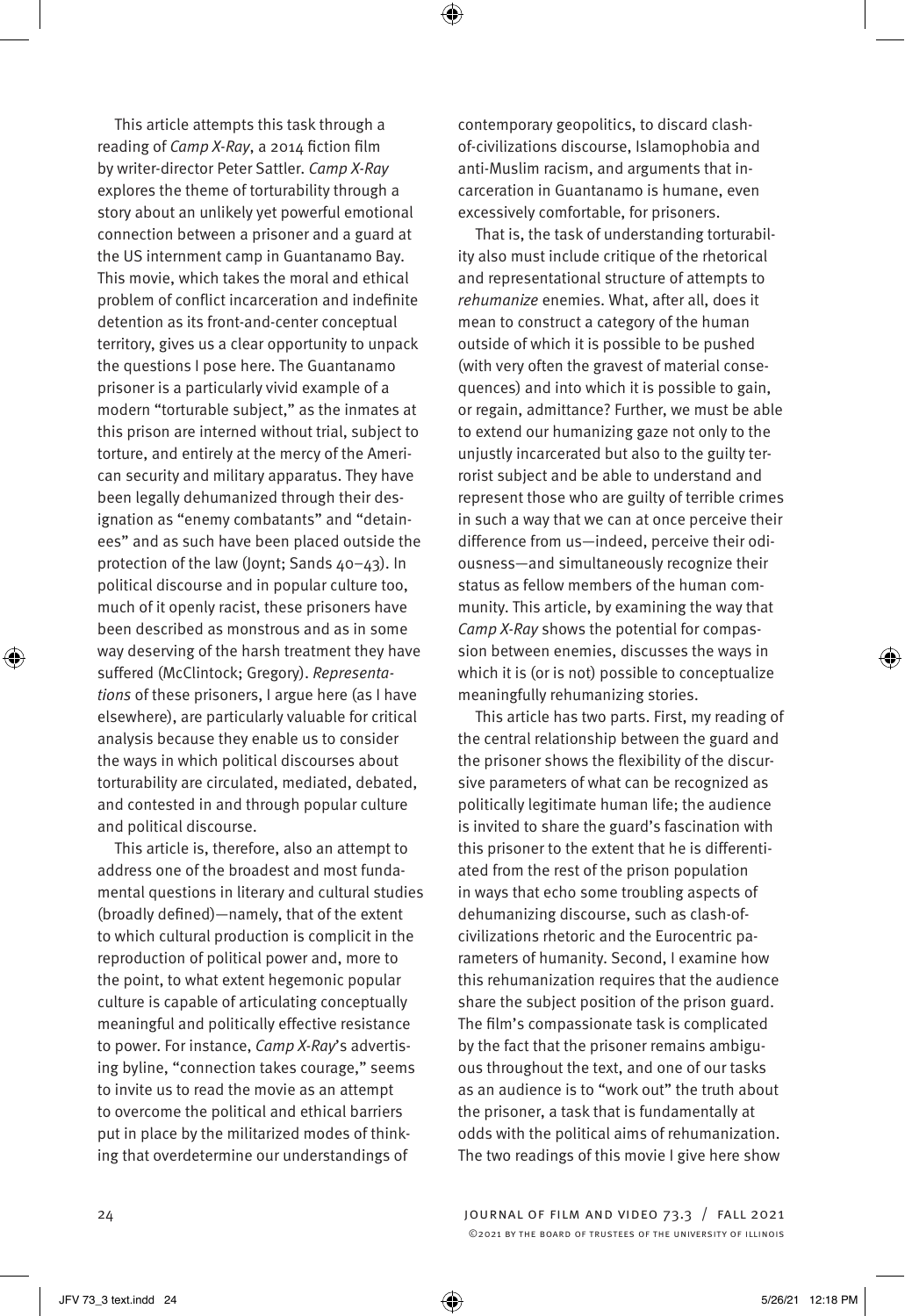the potential for our models of ethical consciousness to articulate a valuable critique and for surveillant epistemologies to undermine that critique; crucially, they show that these knowledges, which may seem incompatible, can be at play at once, in tension or in uneasy coexistence, in one text.

## *Camp X-Ray* **and the Task of Critique**

In *Camp X-Ray*, Private Amy Cole is a member of the military police in Guantanamo. She is quickly disillusioned with her new role: the routine is grinding, the accommodations are spartan, and the food is bad; she makes few friends, and the only romantic connection she forms sours into a welter of endlessly renewed resentment; the work is tedious, dangerous, dirty, and depressing. Ultimately, she finds that the only person she can really empathize or connect with is a prisoner, Amir Ali (frequently referred to by his prisoner number, 471). Over the course of their relationship, she comes to recognize the dignity of his humanity; she prevents his suicide, and when she leaves, they exchange gifts.

The film is explicitly critical of Guantanamo. It shows the regime as dehumanizing and as animated by a fundamentally poisonous, shocking antagonism; it shows the violence of military discipline and the dreary, monotonous hopelessness of prison life. Centrally, the film chronicles Cole's loss of faith in the military and political mission of Guantanamo. The first time the film shows the soldiers reciting Guantanamo's call-and-response slogan, "Honor Bound to Defend Freedom," she participates, but later in the film, after her disillusionment has taken root, she refuses to chant along with the other soldiers.

How do we understand the critical gesture that this film makes? It is a deliberate intervention in the post-9/11 torture debate, which has played out over the last two decades across a range of political and popular cultural productions, including thrillers such as *24* (2001–18), *Unthinkable* (2011), and *Zero Dark Thirty* (2012); exposure texts such as *Rendition*

JOURNAL OF FILM AND VIDEO  $73.3$  / FALL 2021  $25$ ©2021 by the board of trustees of the university of illinois

(2007), *Extraordinary Rendition* (2008), *The Report* (2019), and *The Mauritanian* (2021); and documentaries such as *Standard Operating Procedure* (2008), *Taxi to the Dark Side* (2005), and *Eminent Monsters* (2019). But the polarity that may be assumed to structure such a debate—pro-torture versus anti-torture, fascism versus justice—is not in fact present. In general, the post-9/11 torture debate is dominated by hegemonic epistemological and political positions that circulate within a discursive field determined by the political coordinates of counterterrorism and security discourse. That is, many of the post-9/11 arguments over the political and ethical legitimacy of torture—and the cultural texts that narrativize, disseminate, and contest them—are articulated from a position of enunciation that is predisposed to make arguments in favor of torture seem reasonable, logical, and right, a legitimate if unpleasant political and military technology suited for use against terrorists. In particular, cultural texts that are confrontationally critical of power, such as *Camp X-Ray*, often reveal particularly clearly the limits of how critical it is possible to be from a position of enunciation within the discursive field of power, a position of enunciation that is always already militarized and that operates comfortably within a field of intelligibility that aims to use the political imperatives of counterterrorism discourse to determine our habits and horizons of perception.

*Camp X-Ray* is a perfect example of this argumentative neutering, because it represents a particularly limited critique of Guantanamo. The military detention regime is shown as gloomy and inhumane, but the story of interpersonal connection is ultimately redemptive and cathartic: the prison is shown to us as a depressing and difficult place, yet one that is capable of fostering love across the barbed wire, so to speak. The film's ahistorical story and its sentimental resolution leave any substantial political feelings unengaged; by focusing very narrowly on one emotional relationship, the film prioritizes a story of forbidden private love and lets the global political injustice of the post-9/11 torture program operate as a colorful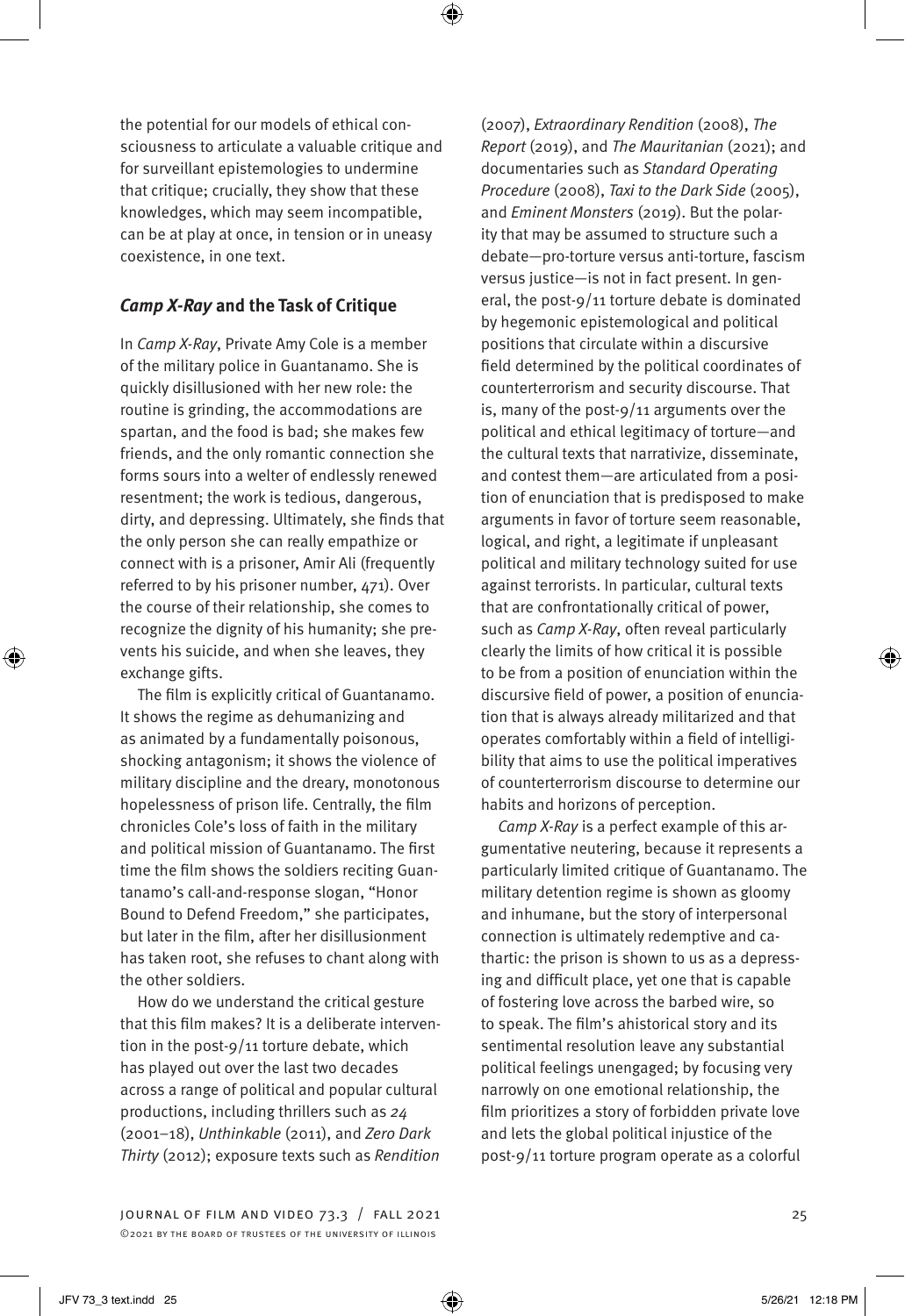yet vague backdrop. The critique in which the movie engages, then, is limited by the way in which it folds the substantial political problems of Guantanamo into the texture of the private. This article unpacks the nature of this private relationship, showing how it is defined by ethically limited scripts, racism, and the logic of surveillance.

# **Impossible Compassions: The Horizons of Empathy**

Director Peter Sattler claims that he wrote *Camp X-Ray* in order to prompt people to "look at [their] enemy as a human being" and to make "some larger, archetypal philosophical statement about the core relationship [they] have with a stranger" (qtd. in Rosenberg 93). To return to Judith Butler's *Precarious Life*, one of the most intriguing potential solutions that she posits to the ethical problems posed by regimes of surveillant, militarized dehumanization is a recourse to the philosophy of Emmanuel Levinas, who is preoccupied with precisely this concern with the relationship to the stranger. Levinas's philosophy can help us to think through *Camp X-Ray*, the ethics of critique, and ways to undermine the notion of "torturability." To be clear, I do not wish to harness Levinas's philosophy and demonstrate that it shows us how to love our enemy: I want to use it to think through the political and representational implications of staging the birth of compassion between two enemies.

Levinas's most widely discussed philosophical figure is that of the "face," which centers on the emergence of the possibility of ethical contact between beings. Put simply, Levinas emphasizes the prime importance of interpersonal contact and responsibility; the "face" for him is not simply the human face, but is that totality—the full human being in all of their insurmountable alterity—which we come to apprehend when we recognize our responsibility toward another human being. For Levinas, the moment in which we recognize the vulnerability of another person is the moment in which we are initiated into an awareness of our permanently binding responsibility toward that person and the moment in which we become unable to commit violence against them. The face of the other communicates to us "the first word: 'you shall not commit murder'" (*Totality and Infinity* 199). As such, this recognition of the presence and dignity of another being is founded on a commitment to responsibility and nonviolence. Levinas establishes what Leora Batnitzky calls "an ethics of infinite responsibility" (9), which makes his thought relevant to the idea of "torturability": his focus on the dignity of the other and the definite responsibility we have to abhor violence against others may give us a way to understand the urgency of refusing to commit violence, whatever the circumstances. The face "bespeaks an agony, an injurability, at the same time that it speaks a divine prohibition against killing" (Butler 135), and for this reason, it helps us center our responsibility toward others in ethical thinking. If we recognize the humanity of the other, that is, we can only refuse to torture them.

Levinas positioned his philosophical reading of being as an antidote to Heideggerian being, which, he argued, privileged the violence of knowledge over the call to responsibility represented by compassion. Heidegger's theory of knowledge was, for Levinas, inseparable from his complicity in Nazi crimes, and Levinas explicitly positioned his theory of ethical being as an alternative theory of being that prioritized love over knowledge. "To respond to the face, to understand its meaning, means to be awake to what is precarious in another life or, rather, the precariousness of life itself" (Butler 134). It is a radical recentering of love over knowledge in our understanding of being (Levinas, "Is Ontology Fundamental?").

A range of thinkers have addressed the way that this attractive set of ideas intersects with debates about the ethics of representation. It is tempting to consider the ethical potential of literature and culture—the way that they are credited with being able to give us access to the inner lives, experiences, and ideas of other people—to be an enactment of the utopian ethical contact Levinas envisages. That is, it is

26 journal of film and video 73.3 / fall 2021 ©2021 by the board of trustees of the university of illinois

⊕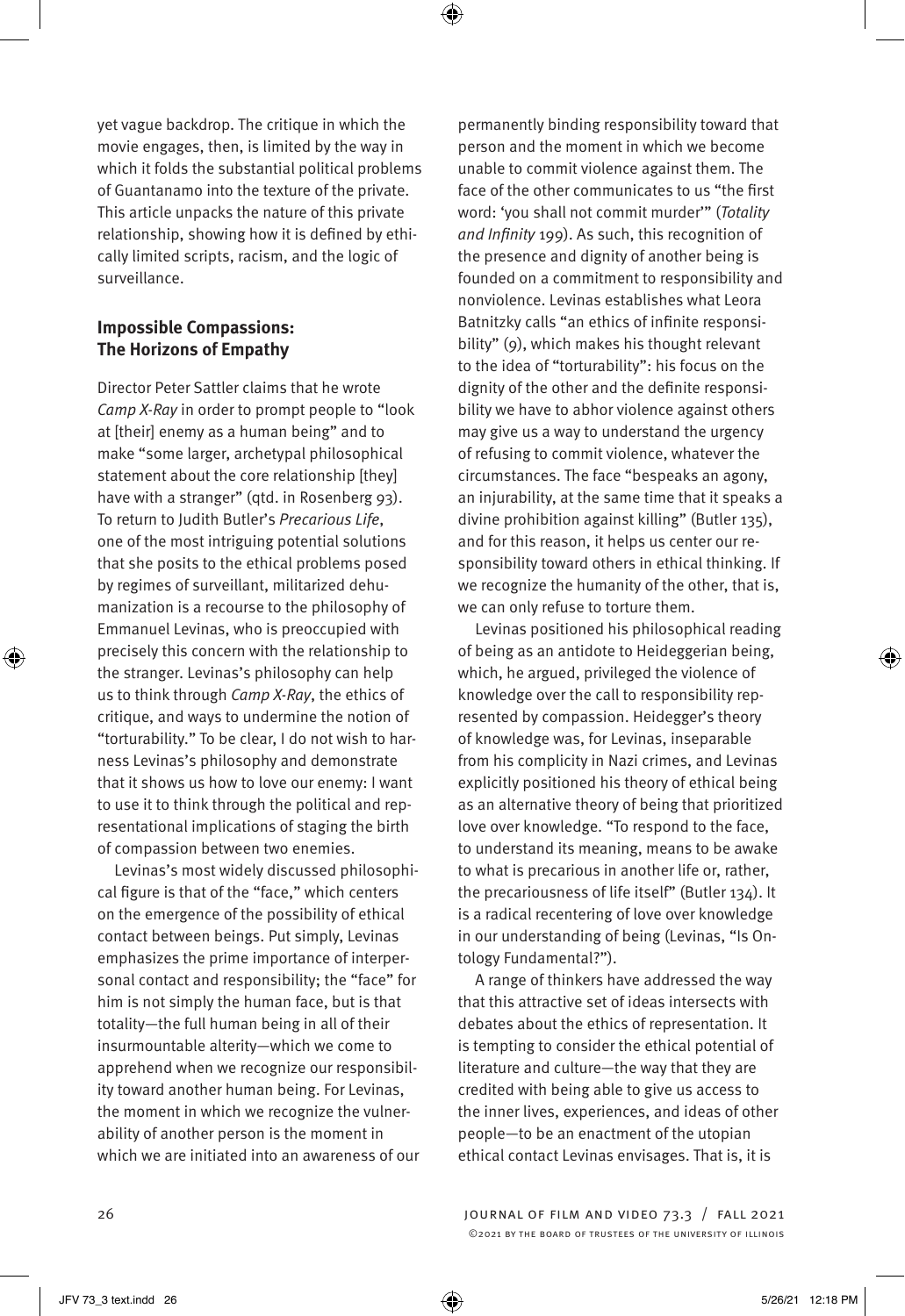

tempting to imagine that when we encounter a character in a novel or onscreen—a close-up of a face, perhaps—the emotions we feel when we relate to them represent some form of vital ethical awakening.

Perhaps. But such feelings, substantial and powerful though they may be for readers and audiences, are not what I'm referring to here, nor are they what Levinas means to refer to. Indeed, Levinas, "a fierce and unwavering iconoclast" (Crignon 101), was profoundly and unequivocally dismissive of the notion that the work of art itself could be ethical; as Peter Schmiedgen has noted, in general "Levinas is committed to the view that the representational work of art is an essentially idolatrous object" because Levinas's ethics "posits as its highest goal engagement with the other and not with our representations of the other" (148). That is, for Levinas, art and representations are *obstacles* to ethical consciousness, because they objectify the other, the relation with whom can only ever be an immediate, unreplicable encounter. As Jill Robbins writes, "the necessary *indirection* of a work's mode of signification falls short of the *directness* of the discourse of the face" (68). The fact that any representation must inevitably work through a system of signs and reference forecloses any possibility that the work of art can harness, mobilize, reproduce, or otherwise *use* the ethical encounter, which exists in pure lived immediacy. Levinas uses the notion of expression to describe this communicativity: the face expresses; it does not mediate, denote, or stage. Expression is "therefore pure meaning and is without context" (Crignon 103) and is as such very different from representation, which inevitably rests upon an indirect process of signification.

Rather, in discussions about ethical contact and literature, it is more productive to think through the way that literature *stages* ethical contact between beings, the way that the work of art can bring the act of ethical attention itself to our notice. For example, in *Tsotsi* (1979), the only novel by South African dramatist Athol Fugard, a street thug has a sympathetic epiphany in the act of mugging a disabled beggar.

What is sympathy? If you had asked Tsotsi this, telling him that it was his new experience, he would have answered: like light, meaning that it revealed. Pressed further, he might have thought of darkness and lighting a candle, and holding it up to find Morris Tshabalala within the halo of its radiance. He was seeing him for the first time, in a way that he hadn't seen him before, or with a second sort of sight, or maybe just more clearly. The subtleties did not matter. What was important was that in the light of his sympathy the cripple was revealed. (Fugard 106–07)

Dramatizing the moment in which Tsotsi recognizes his shared humanity with his victim, this scene shows interpersonal recognition—a kind of wordlessly disclosive light that reveals the fundamental truth of universal human dignity as the basis for compassionate relationships and as the underlying prerequisite for a rejection of violence. Ethical action, or ethical living, is founded upon interpersonal compassion.

There is important work to be done regarding the role of critical discourse here. Representations and narratives give us ways to think through relationships, of course; more, our critique of them also gives us ways to think through the politics of the forms of compassion that these representations stage. Compassion is a political emotion, described in compelling terms by Lauren Berlant as "a social and aesthetic technology of belonging" and "an emotional complex that has powerfully material and personal consequences" (5, 11). To forget this is to reduce compassion to a pleasant, woolly, and insubstantial affect and to ignore its situatedness in political and material conditions and its irretrievable implication with historical trajectories, relations, and events. Compassion is a form of political attention with conditions, horizons, and limits; to be somebody who deserves compassion is to be somebody with a privileged status.

In particular, for a reading of *Camp X-Ray*, we should consider the role of vulnerability in the process of ethical recognition. For Levinas, the other is revealed to me when I have power over them, the privileged ability to see them

journal of film and video 73.3 / fall 2021 27 ©2021 by the board of trustees of the university of illinois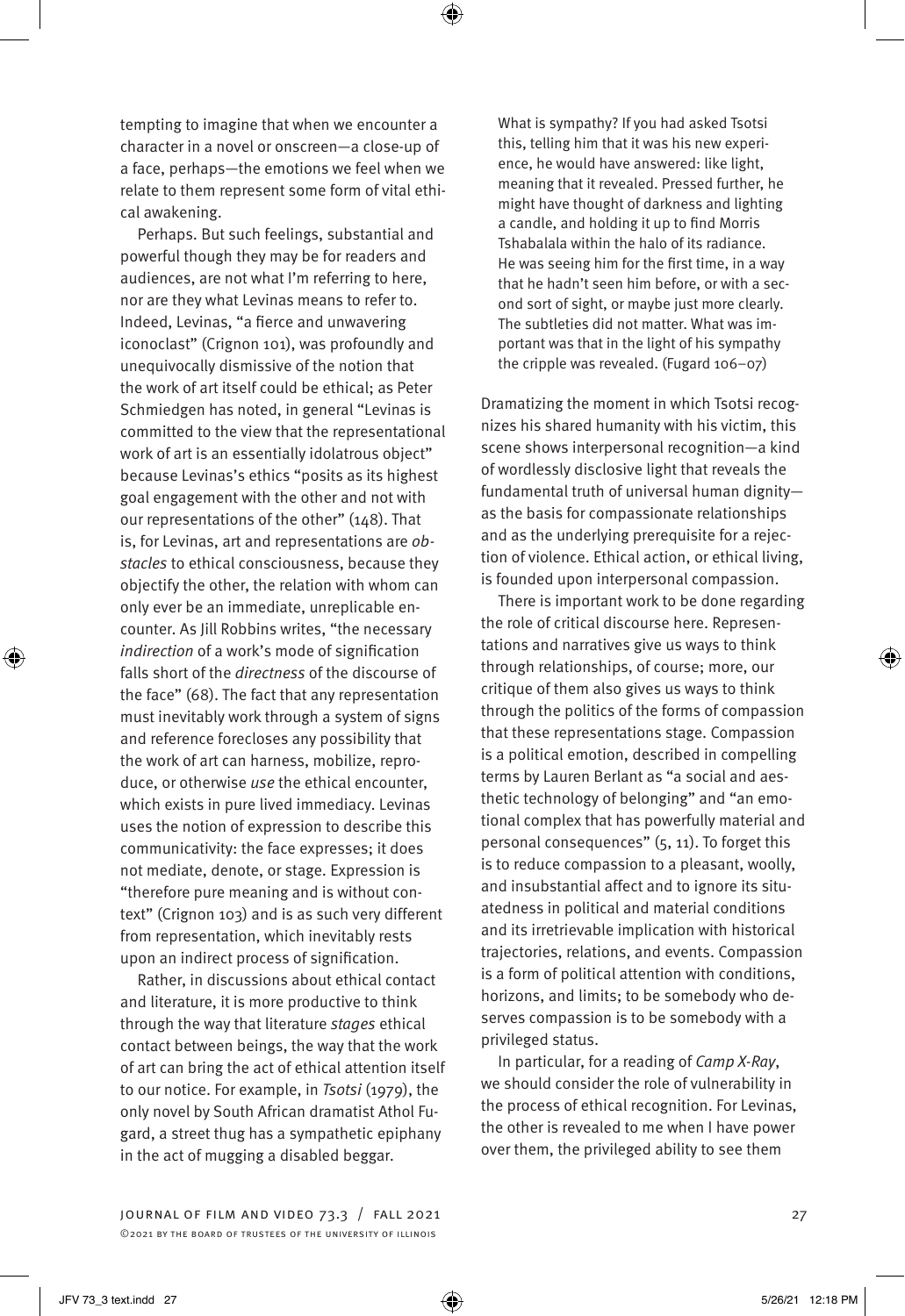and recognize our mutual availability to death and to suffering (*Totality and Infinity* 198–99). The assumption of responsibility for the other can easily be an act of power: the assumption of responsibility *for* is often in practice difficult to distinguish from the assumption of responsibility *over*. Like Tsotsi, I am the one who wields the power to recognize my other; I am the one with the power to grasp my interlocutor as human and to choose not to murder. This requires me to be in the position of a converted murderer: the one who chooses not to do what is within their power.

⊕

*Camp X-Ray* dramatizes the power dynamics that are always already present in political intersubjectivity. *Camp X-Ray* humanizes Ali, but it does so within very narrow limits. Importantly, the emotional climax of the film is profoundly ambiguous. Cole talks Ali out of his despairing suicide attempt, and the viewer could be forgiven for understanding this as a triumph of love or compassion. However, in preventing Ali's suicide, Cole is literally discharging her duty: the task of prison guards in Guantanamo is described at the start of the film as being "to prevent them from dying" (as opposed to preventing their escape). The divine injunction spoken by the face of the other, "you shall not commit murder," is directly obeyed in *the same movement* in which Cole executes her duty to the prison by prolonging Ali's incarceration. Tristam Vivian Adams, in *The Psychopath Factory* (49–57), argues that capitalist employment organizes empathy such that we are required to perform it as part of our professional responsibilities, regardless of whether it is genuinely felt. Here Cole uses her empathy—represented as genuine—in the course of her labor for not merely a functional purpose but a *disciplinary* purpose as well; it is not merely performative but *weaponized*. This reveals just how easy it is to integrate empathy and compassion into disciplinary violence.

Thinking about this position of power implicit in the act of recognition—the dynamic of power built into the decisions about whom we are prepared to accept as a fellow human—also reveals the horizons of the human implicit in

*Camp X-Ray*'s position of enunciation. I will proceed to examples in a moment, but first, I should acknowledge that this is a problem with Levinas's philosophy too: his work, although it is attractive enough to have gathered what Stella Sandford calls "an unusually sympathetic body of literature" (2), has implicit and troubling horizons of humanity. Sandford and Luce Irigaray, for instance, criticize Levinas from a feminist perspective; Fred Moten has demonstrated that Levinas's repeated racist dismissals of decolonization are "not just a series of unfortunate misstatements that are extraneous to the proper philosophical work" but "are, rather, restatements of a theme that is constitutive of that work" (7); and Hamid Dabashi has argued provocatively that Levinas's philosophy is as complicit with Israeli power as Heidegger's ever was with Nazi power. "Even after the horrors of the Sabra and Shatila massacres," writes Dabashi, Levinas "refused even to acknowledge Palestinians as human enough to be his 'other'" (257). Accordingly, in the face of such open and unequivocal racism, appeals to what John Drabinski, for instance, calls a "decolonized" Levinasian thinking, must be treated with caution. Alain Badiou, for instance, writes that in practice "this celebrated 'other' is acceptable only if he is a *good* other—which is to say what, exactly, if not *the same as us*?" (24). Levinas's philosophy leaves many with the troubling suspicion that there are some faces that cannot reveal vulnerability and that cannot disclose the unique human spark which leads us to acknowledge our responsibility for their suffering—and that these faces may belong, predictably, to those of particular racialized groups, women, and other marginalized people.

It is important that *Camp X-Ray* humanizes a Muslim prisoner; it shows under what conditions "we"—that is, the audience for the film, liberal white Americans with their hearts in the right place, like Cole—are able to sympathize with a Muslim. Islamophobia can most productively be understood as being "defined by the onlooker in a position of power and imposed onto people through various types of

⊕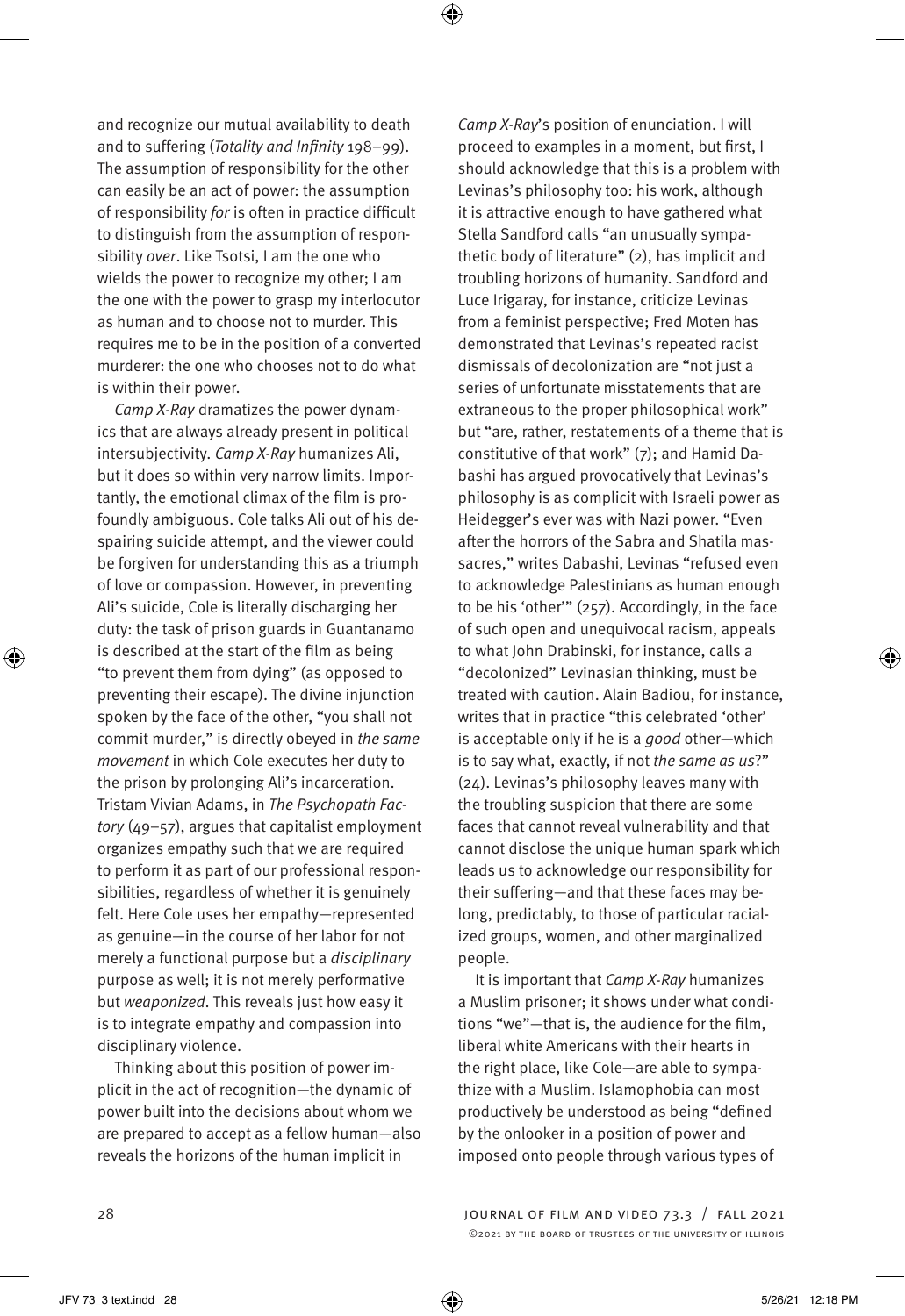generalization, misperception and stigmatization" (Mondon and Winter 2157). That is, a racist gaze is a gaze of power, which uses the political coordinates of racist knowledge in order to organize its worldview and its perception of individuals within this worldview. The Levinasian encounter could be read as that encounter which cuts through the misperceptions of racism and reveals the true universal humanity that is obscured by it; I would argue, however (with Dabashi, Moten, and others), that the Levinasian encounter *retains* its racism and uses its racism as an organizing principle in order to establish who counts as a legitimate object of compassion. *Camp X-Ray* does not stage a singular moment in which Cole comes to see Ali as human; there is no Tsotsi moment. Rather, over the course of the narrative, Cole is forced to see Ali's humanity through the process of becoming friends with him, through the process of developing a relationship, an intimacy. For Levinas, the face-to-face connection is spontaneous; the recognition of humanity, however, is very often more complex and riven with politics. Cole accepts Ali as human when she learns enough about him to establish that he meets a set of criteria, which she can read as cues and which enable her to recognize him. *Cole is capable of recognizing his humanity precisely because she discovers that he already resembles her*.

The process of humanization in *Camp X-Ray* is a process of *differentiation* and *Europeanization*. The other prisoners remain an anonymous, shouting, violent rabble, and we recognize Ali as special by observing the characteristics he possesses that they do not (that is, his humanity comes at the expense of every single other prisoner in Guantanamo). The moments in which he resembles the other prisoners—when he speaks Arabic, when he engages in violent behavior—are the moments in which he is "torturable": he throws feces on Cole, in retaliation for which he is subjected to twelve hours of punitive sleep deprivation. The moments in which Ali seems European, however—when he reveals that he is German, for example, rather than Afghan or Middle Eastern,

journal of film and video 73.3 / fall 2021 29 ©2021 by the board of trustees of the university of illinois

or when he reveals that he is a fan of *Harry Potter*—are the moments in which he seems sympathetic, in which he seems troublingly familiar, in which he seems human, and in which his vulnerability is revealed as relatable. At the movie's conclusion, when he makes a compelling claim to be innocent of terrorism and unjustly incarcerated, Cole definitively recognizes his dignity: his European innocence now fully established, Ali has achieved the status in which Cole can see his "face" and recognize him as a fellow being, as someone who should not be subject to torture.

By this, I of course do not mean to say that European Muslims are somehow "inauthentic" or not "really" Muslims: I do not wish to claim that one can be only *either* European *or* Muslim, *either* guilty *or* innocent; nor, of course, do I wish to set up a rigid binary in which guilty Muslims are torturable. Rather, I mean to say that this film maintains the racist fascination with the "authenticity" of Western Muslims and with the racist trope in which Muslims are considered less threatening the more they resemble Europeans or Americans. Questions about whether European Muslims are ever authentically European or Muslim, whether their "allegiances" lie with the West or with Islam (whether they are well-integrated capitalist subjects or secret terrorists waiting to strike), are a mainstay of racist Islamophobic discourse, particularly on the extreme right in Europe, which often demonizes immigrants from Muslim-majority areas as terrorists, thieves, or rapists (Sanyal 90–97). In the US, likewise, "conservatives racialize Muslims as holding essential characteristics and values which justify surveillance, profiling and exclusion" (Watson et al. 465). In particular, by emphasizing the figure of the Western Muslim and asking us to interrogate whether we believe he can "really" be innocent, whether he can "really" be human, *Camp X-Ray* relies on and amplifies racist ways of representing Muslims and Islam. Its tension hinges on the fact that he transgresses a rigid binary; by exploiting this, the film *reinforces* rather than questions the binary.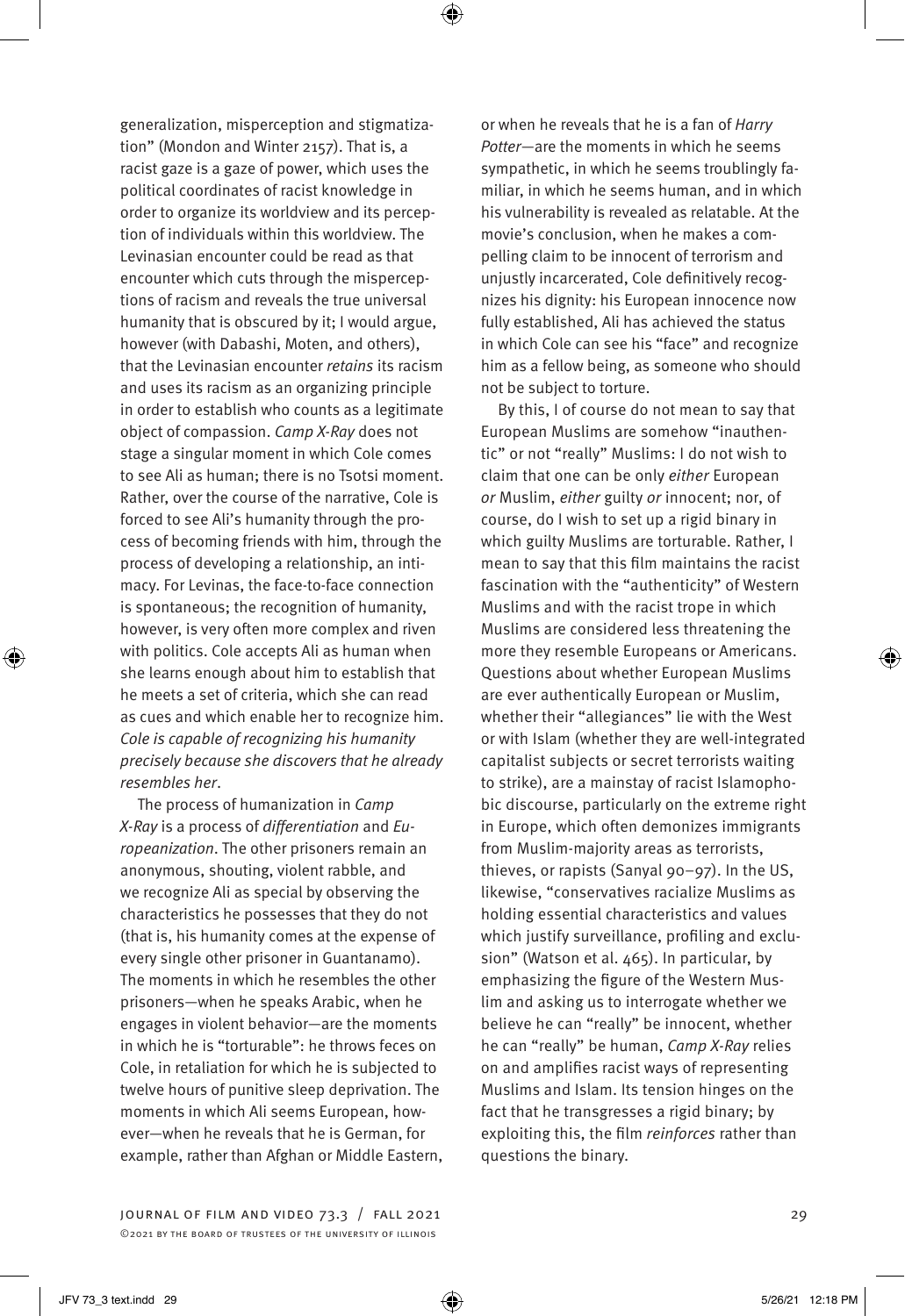⊕

He is *both*; this hybrid "both"-ness, which the audience is asked to interrogate, is the uncertain territory on which the film focuses. That is, its gestures toward humanization are complicated by their incorporation into another, competing political, intellectual, and narrative schema. Throughout, one of the problems that the audience must confront is the question of whether Ali is "really" good or whether he is deceiving Cole. The process of establishing his availability to the ethical gaze is impossible without entering complicity with the epistemology of surveillance.

#### **The Surveillant Perspective**

*Camp X-Ray* is always complicit with Guantanamo's surveillant gaze. We are privy to a multitude of perspectives, an omniscient exteriority fundamentally denied the prisoners. We see Cole's leisure time; we see her at lunch; we see her on duty. We see Ali's capture; we see inside the officers' quarters; we see Cole's return home. Ali sees the inside of his cell. This surveillant position is more complex, however, than simply being able to see the prison from more than one position. In an essay critiquing Errol Morris's *Standard Operating Procedure*, film scholar Bill Nichols excoriates a notorious moment in *Schindler's List* (1993) in which the camera gazes through the viewing aperture on a gas chamber door as naked captives scream and panic. This moment is fundamentally exploitative and unethical, Nichols writes, because in it the camera and the audience occupy "literally the point of view of the death camp guards." All of *Camp X-Ray* is articulated from this problematic subject position. This is not simply visual but is epistemological too: even when we are in Amir Ali's cell with him, we are still trying to figure out whether he can be trusted.

That is, because we don't know anything about him for sure, we are in the position of interrogators. The film derives much of its intrigue from the question of whether Ali's attempts to appear sympathetic are simply attempts to bamboozle Cole into permitting

him the privilege of emotional intimacy. In addition, Ali's story about himself is problematic: the little that we know about him independent of his relationship with Cole is not compatible with the autobiography that he presents to her. For example, in the powerful moment toward the end of the film in which Cole saves his life, he claims to be innocent and to have been cleared for release. The very first scene of the film contradicts this, however: the opening of the film depicts Ali's capture in his flat, with cell phones—often used as IED detonators or for untraceable communication between members of a terrorist cell and a visual shorthand for suspicious activity in many genre war films of the war on terror—on his table. The movie makes no further attempt to explain why he is in Guantanamo. If indeed he is involved in terrorist activity, we do not know anything about his motivations; if he is innocent, we don't know by what twist of fate he ended up in Guantanamo or why he had the cell phones. It is a condition of audience sympathy with him that this aspect of his character and story remain unarticulated.

Brian Jarvis writes that many generic features of US prison films "underline the essential humanity of the prisoners and the inhumanity of the system" (168). However, the process of sympathetic characterization that marks the genre's representation of criminal inmates is complicated by the political nature of the crimes of which Guantanamo's prisoners are accused. The process of sympathetic characterization "begins with the de-criminalization of the prisoner-hero" (171), a process in which the prisoner may be revealed as unjustly incarcerated, in which their crimes may be portrayed as trivial in comparison to the brutality of the prison regime, or in which their criminal activity takes on a romanticized appearance. This process never begins for Ali: he is never decriminalized, as the ambiguity over his guilt remains present throughout. If he is guilty, then his involvement in terrorism will never be amenable to the process of decriminalization: it will never seem romantic or trivial. The fact of his political undecidability suspends his full integration

30 journal of film and video 73.3 / fall 2021 ©2021 by the board of trustees of the university of illinois

⊕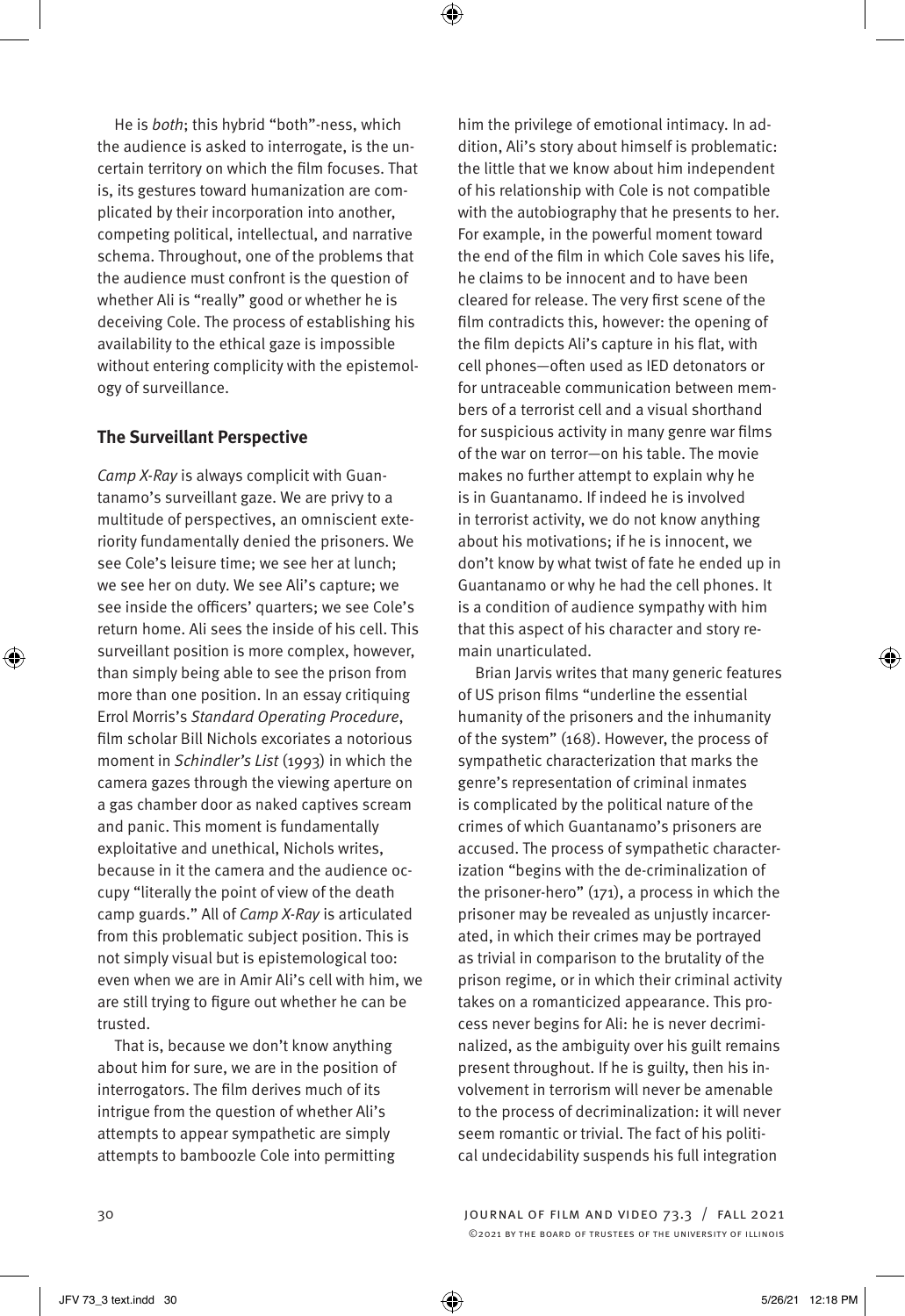into the archetype of the sympathetic prisoner. This surveillant gaze, built into the philosophical structure of the movie, fundamentally undermines the ethical project of *Camp X-Ray*. In what remains of this article, I examine one particular aspect of Ali's characterization to give a more concrete example of this.

# **Intertextuality and the Double Agent: Ali as Death Eater**

Cole and Ali's first conversation features a telling reference to J. K. Rowling's *Harry Potter* novels.1 Ali, a voracious reader, asks whether the library has yet acquired the final volume of Rowling's series. In particular, Ali says that he wants to know what happens to Severus Snape, because at the end of the penultimate book, it is revealed that even though Snape has appeared to be a villain throughout the series, he is, in fact, a good guy. Later, at the film's close, Cole adds *Harry Potter and the Deathly Hallows*, the final novel in the series, to the prison library, expressly so that Ali will be able to read it. A short dedication that she writes in the book states, "I don't know if Snape's a good guy. But I know that you are."

This reference to Rowling does a great deal of work. It introduces another major theme in the movie: How do we know who is a good guy and who is a bad guy? How do we distinguish between friends and enemies? Unfortunately, however, it does this by invoking one of the most problematic ways of discussing the relation between Islam and the West: the figure of the infiltrating double agent.

Ali's claim about the conclusion of *Harry Potter and the Half-Blood Prince* (2005) is intriguing because, to most readers of the novel at least, it is wrong. In the closing chapters of *The Deathly Hallows* (538–63), a detailed examination of Snape's memories establishes that he has in fact been working against Voldemort, the villain of the series, from within his organization, and that he has been on the right side with Harry and against Voldemort—all along. At the close of the sixth volume, however, the book to which Ali is referring, Snape appears

JOURNAL OF FILM AND VIDEO  $73.3$  / FALL 2021  $31$ ©2021 by the board of trustees of the university of illinois

to reveal his true allegiance to Voldemort when he murders Dumbledore (495–96). In sympathizing, perhaps identifying, with Snape *at this point in the narrative*, Ali sympathizes with Voldemort—that is, he takes the side of one of the most widely known villains of modern literature and celebrates the completion of a murderous secret plot perpetrated by a double agent. Children's literature scholar Kim Reynolds has written that Voldemort's "network of the undead and potential martyrs," particularly in the final three novels, in some ways reflects the nature of an al Qaeda–like terror organization and that Voldemort himself "increasingly resembles a Bin Laden figure" (144). Ali's contrarian reading of *Harry Potter*, in which he applauds Snape's murder of Dumbledore, shows his admiration for Voldemort's sinister organization and perhaps, if we follow Reynolds's parallel, his admiration for Bin Laden. In addition, it reveals him as a villain with astonishing ideological resilience, because he has been able to preserve his moral code—utterly antithetical to anybody who has understood the humanistic messages of the *Harry Potter* novels—in spite of his eight years in prison.

Most importantly, this reference to *Harry Potter* is ambiguous, opaque, in need of interpretation. What does his reading of Snape tell us about Ali? What do we learn about him? That is, it is a *clue* to the mystery that he represents, which enables us to decipher him, to constitute him as an object of knowledge, as a specimen to be understood, a text to be interpreted, a puzzle to be solved. Throughout the *Harry Potter* series, readers are given equivocal indications, contrasting views, and partial explanations about Snape, none of which allow us to know whether or not he is really working for Voldemort until the very last volume decides the question unambiguously; in particular, his history as a reformed Death Eater (a follower of Voldemort) renders him untrustworthy, even when he appears—and claims—to be working against Voldemort. We are left in a constant state of uncertainty about Snape, and much the same could be said of Ali throughout *Camp X-Ray*, as we are constantly trying to work out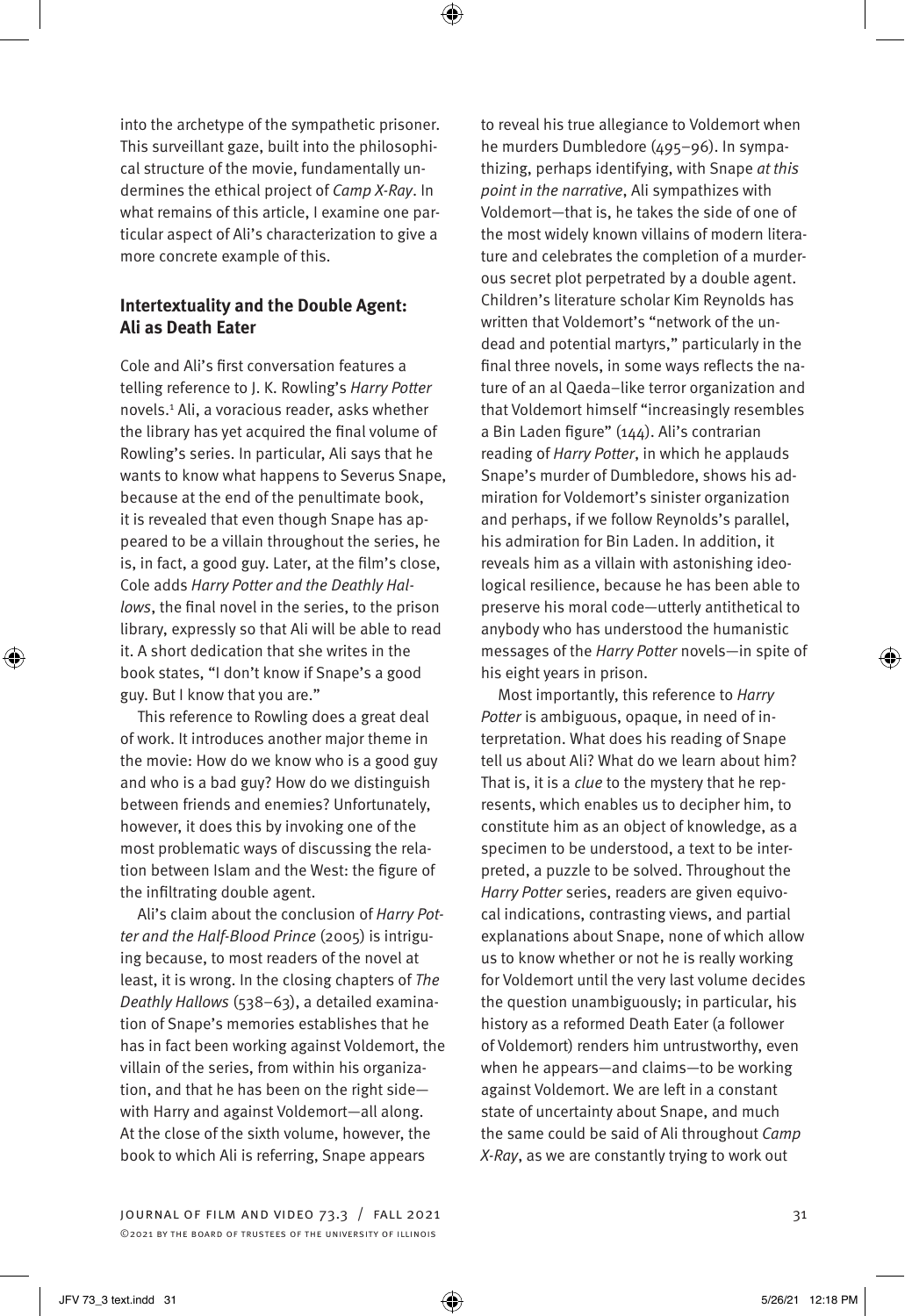whether Cole is right to be developing an intimacy with him. Importantly, many post-9/11 genre texts feature similar characters. One could consider the many double-agent characters who feature in *24*, for instance, or Sergeant Brody in *Homeland*, whose conversion to Islam dovetails with his "turning" into a double agent of a terrorist organization. The way that double agents are treated by such texts is often echoed by the ways in which racist discourse focuses on racial others and forms one of the major ways in which "dominant epistemologies about race are constituted and reconstituted through popular culture" (Flynn and Mackay 6). According to contemporary racism, Muslims are suspicious because they may be secret sleeper agents—the more we know about them, and the less we conclude that they resemble our idea of a politically unacceptable Muslim subject, the safer we feel we are (Breen-Smyth; Kundnani). By leaving us in a state of uncertainty about Ali, *Camp X-Ray* mobilizes this racist logic.

#### **Conclusion: Justice**

⊕

In his essay "The Philosophical Determination of the Idea of Culture," Levinas writes that culture can give us "another way than that of knowledge to give meaning to being" (156). That is, for all of his disparagement of the ethical potential of the work of art, Levinas remains optimistic that systems of giving meaning to being that do not prioritize the power maneuvers involved in surveillant knowing can be imagined. In this article I hope to have demonstrated that such a project has value but that it is limited. The generation of compassion, like the exposure of atrocities, is only a tactic, insufficient in itself and easily disregarded. The greater goal that anti-torture critique must strive for—that is, justice, abolition, antiracism, and equality before the law—is more complex and cannot be approached by framing narratives in which *one* Muslim *might* be innocent. Paul Gilroy, writing about racism, makes a pertinent point in his *After Empire*:

This racial order or nomos cannot be undone by fiat, by charity, or by goodwill and must enter comprehensively into the terms of political culture. It is only then, in the face of a whole, complex, planetary history of suffering, that the luxury and the risk of casual talk about humanity can be sanctioned. (38–39)

Without a comprehensively disruptive narrative that articulates the full philosophical and political reasons that torture cannot be tolerated, talk of the humanity of the other remains a luxury, symbolically pleasurable but politically worthless. Compassion and empathy are not, after all, solidarity; exposure is not redress. Cultural representations, such as *Camp X-Ray*, that engage in anti-torture critique risk political irrelevance and philosophical banality if they fail to engage in this wider project and if they continue to reproduce the racist logics that underpin the militarization of popular culture.

#### note

1. Rowling has become controversial in recent years due to her embrace of gender critical feminism. To be clear, I stand in solidarity with trans people and against transphobia.

#### **REFERENCES**

Adams, Tristam V. *The Psychopath Factory: How Capitalism Organizes Empathy*. Repeater, 2016.

Badiou, Alain. *Ethics: An Essay on the Understanding of Evil*. Translated by P. Hallward, Verso, 2012.

- Batnitzky, Leora. "Encountering the Modern Subject in Levinas." *Yale French Studies 104: Encounters with Levinas*, 2004, pp. 6–21. *JSTOR*, https://www.jstor .org/stable/3182502.
- Berlant, Lauren. "Introduction: Compassion (and Withholding)." *Compassion: The Culture and Politics of an Emotion*, edited by Lauren Berlant, Routledge, 2004, pp. 1–13.
- Breen-Smyth, Marie. "Theorising the 'Suspect Community': Counterterrorism, Security Practices and the Public Imagination." *Critical Studies on Terrorism*, vol. 7, no. 2, 2014, pp. 223–40, doi:10.1080 /17539153.2013.867714.
- Butler, Judith. *Precarious Life: The Powers of Mourning and Violence*. Verso, 2004.

*Camp X-Ray*. Directed by Peter Sattler, 2016.

Conrad, Joseph. "Heart of Darkness." 1899. *Heart of Darkness*, edited by Paul B. Armstrong, 4th ed., W. W. Norton, 2006, pp. 3–77.

32 journal of film and video 73.3 / fall 2021 ©2021 by the board of trustees of the university of illinois